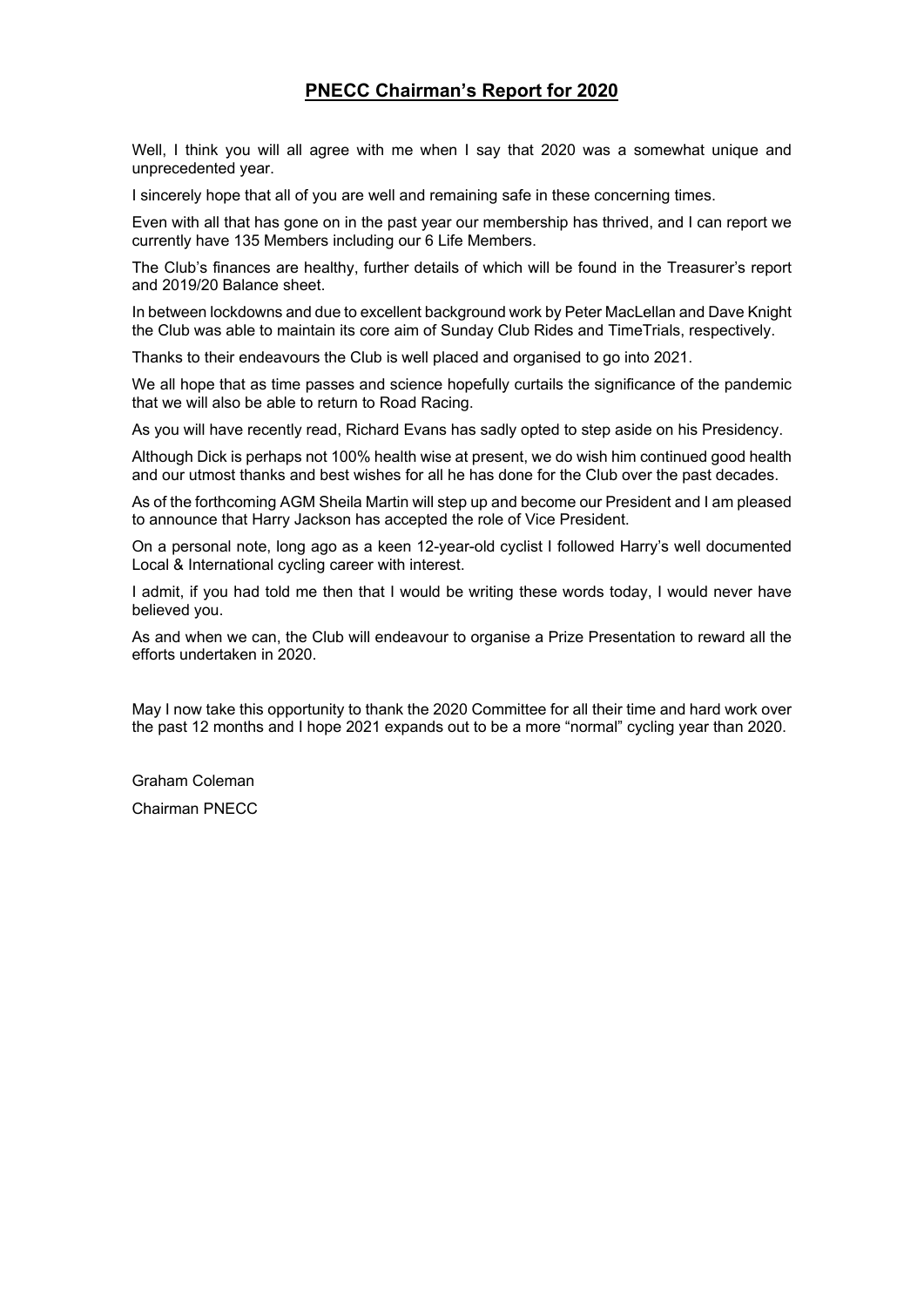#### **PORTSMOUTH NORTH END CYCLING CLUB**

#### **2020 GENERAL SECRETARY'S REPORT**

Due to the severe restrictions placed upon us during 2020 the Club has had little need to acquire new assets or to dispose of any. I audited all four track bikes plus one track frame: one of them remains on loan (to Grace Richardson) and the remainder are now all securely co-located. They remain in good condition and only need new handlebar tape before they are ready to be loaned out again, should any PNE rider wish to try their hand at track riding / racing once things start to return to the new normal.

Some of the Club's trophies have sustained damage in recent years but, again, we have been unable to devote much time to investigating the cost of repairs. The creation of the 'new' trophy for the best adult female rider on merit in road, circuit or cyclo-cross events remains a personal goal of mine and is something I will pursue with the committee in 2021. An existing trophy has been identified and, with all three Trustees' approval, we will be able to re‐designate it with an appropriate title.

The Committee stands ready to acquire additional stopwatches if anyone fancies learning to be a timekeeper!

Paul Martin

General Secretary, PNECC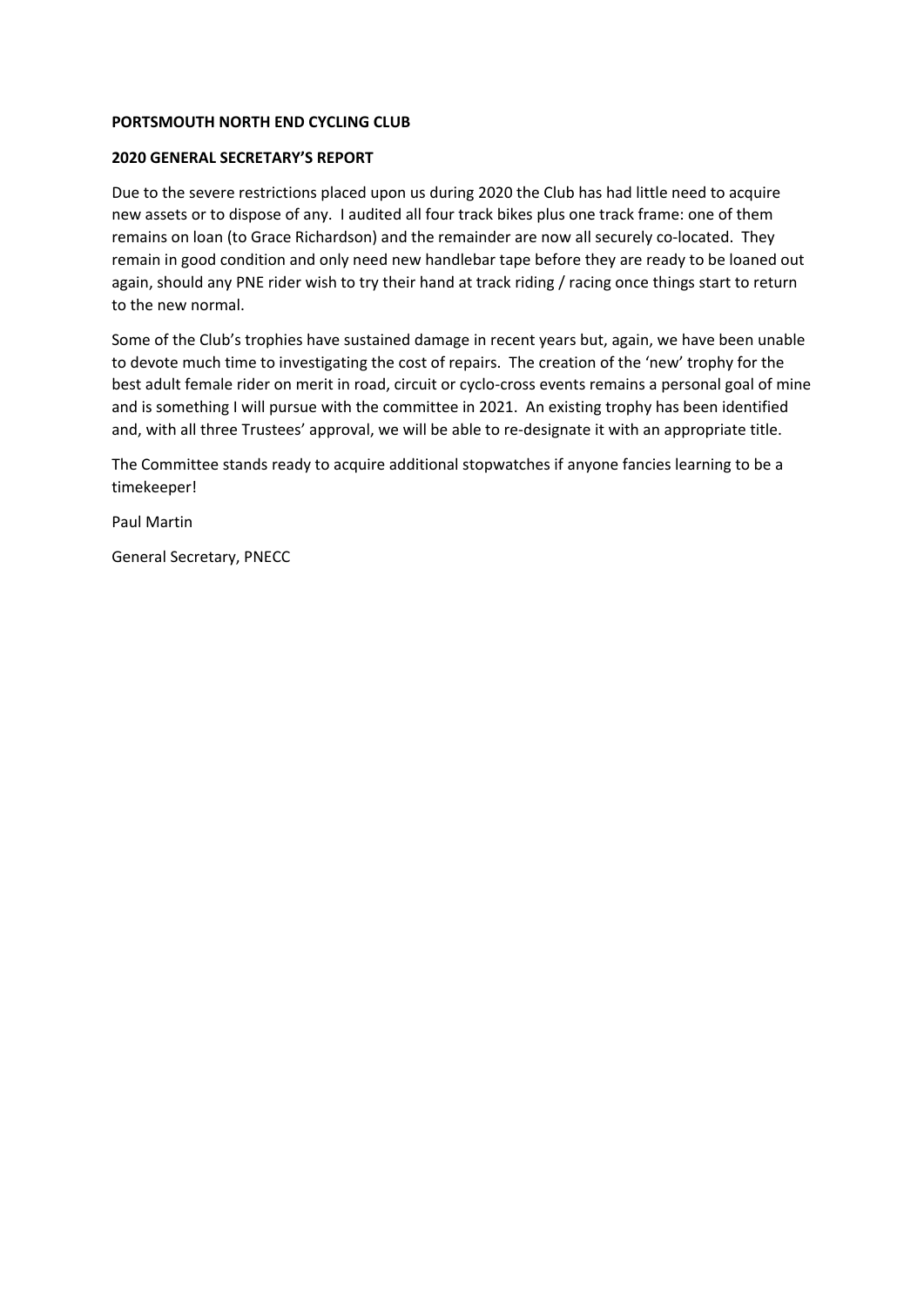# **Portsmouth North End Cycling Club AGM**

## **Treasurer's Report 2019/20 Financial Year**

The following report summarises the Club's financial activities for the 2019‐2020 financial year, a year which has been severely disrupted by the Corona Virus pandemic. In the light of the pandemic, and in anticipation of a severe restriction to the Club's activities during the 2020 season, your committee decided to waive the membership subscription for 2021. It goes without saying that the financial impact of these unusual circumstances will be felt next year as it has this year.

The attached balance sheet summarises the Club's income and expenditure for the financial year from the 1<sup>st</sup> of October 2019 to the 30<sup>th</sup> of September 2020. This has been summarised from the detailed Accounts for the financial year which have been reviewed by Kevin Brackstone and found to be in order and to accord with the Club's bank statements. A copy of the review is available on request from the Treasurer.

At the start of the financial year the Club's bank balance was £5,456.96. As of the 30<sup>th</sup> of September, the balance stood at £7,264.60, however, reserves have been made against the account for known commitments reducing this balance to **£6,455.72.**

The accounts outlined above exclude the CTT Levies for the 2020 season and allowance has been made for this and reported as a known commitment in the balance sheet and referred to above. Allowing for this and other known expenditure, the surplus on Club activities for the current financial year was **£998.76.** This compares with a deficit for the preceding year of £(653).

Income was down £3,098 compared with last year, primarily as a result of a reduction in Club time trials and the cancellation of the Club's Open Time Trial and Road Race as a result of the restrictions imposed by the Corona virus pandemic.

Expenditure was down £3,412 on last year, primarily as a result of the cancellations referred to above and the absence of expenditure on Junior Rider Support. It should be noted that this year the administration of the CTT levies on Club time trials has reverted to the previous practice of showing the income and expenditure explicitly in these accounts.

Payment for the Senior Road Race Team après Race jerseys (shown in as a reserved item in last year's report) was made at the start of the current financial year at a cost of £990.06. Otherwise the cost of clothing has been kept to a minimum as a result of the operation of the Kalas on‐line shop, whereby members pay the supplier directly for their purchases.

The Club holds assets in clothing and bicycles; as of the 30<sup>th</sup> of September these were valued at --+-£2,562.40 and £900 respectively, a total of **£3,642.40**.

Since the 2019‐20 balance sheet was prepared the Club has had a further 3 months of financial activity and I can report that at the time of writing the balance at the Club's bank account stands at £6,496.29

Raymond Gregory PNECC Treasurer AGM 25<sup>th</sup> January 2021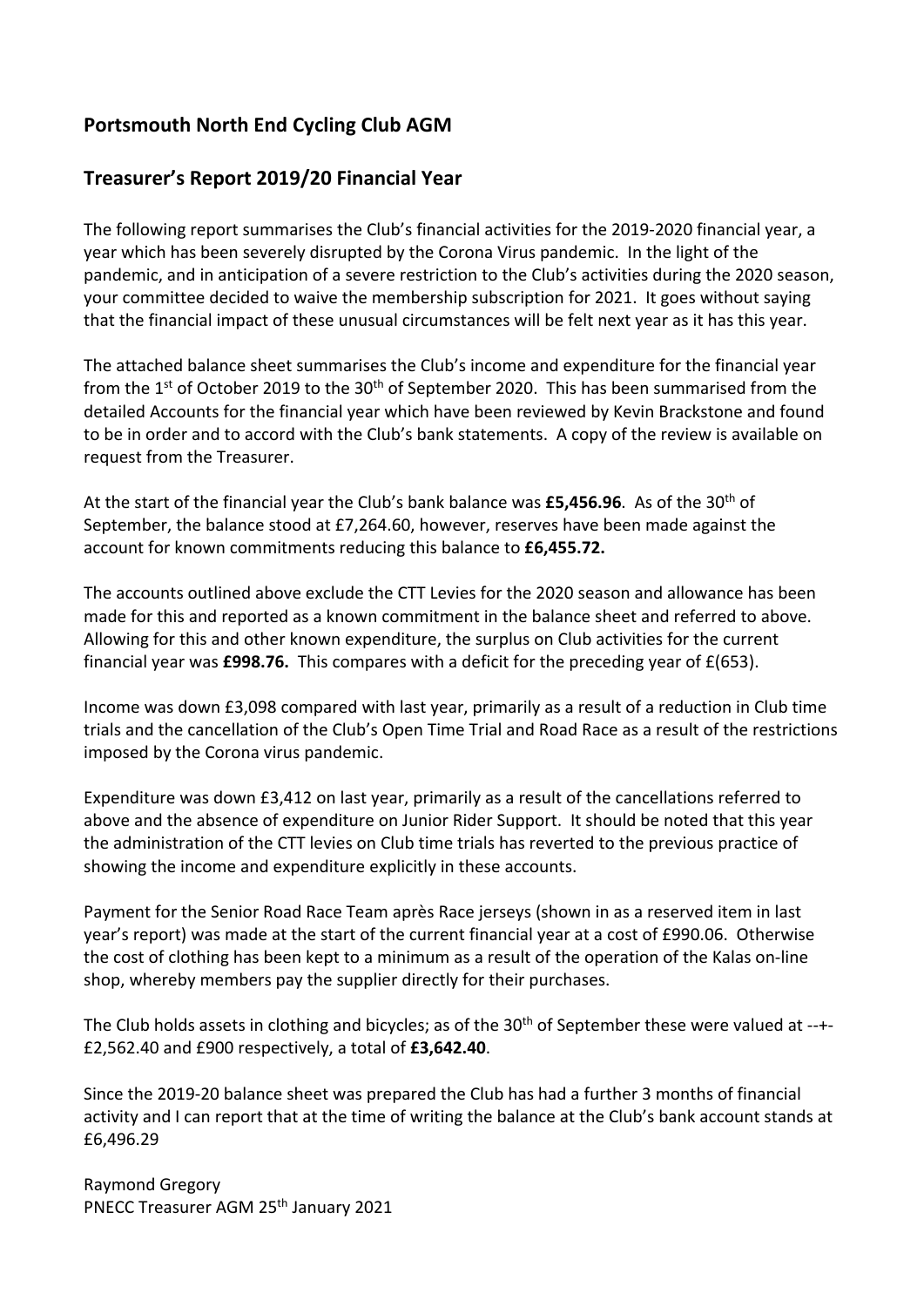| Carried forward from 2018 Accounts examined by Kevin Brackstone |                                                 |                                                               | 5,456.96         |          | 5456.96   |
|-----------------------------------------------------------------|-------------------------------------------------|---------------------------------------------------------------|------------------|----------|-----------|
|                                                                 | Receipts (2018-19 figures in italics)           |                                                               |                  |          |           |
| Grants & Donations                                              |                                                 |                                                               | 24.00            | 25.00    |           |
|                                                                 | Membership Fees                                 |                                                               | 2,718.80         | 2,748.00 |           |
|                                                                 | Clothing                                        |                                                               | 433.40           | 481.60   |           |
|                                                                 |                                                 | Time Trials (2019 - £28, 2020 - £953.27)                      | 981.27           | 1,640.01 |           |
|                                                                 |                                                 | Road Races (Incl. £300 Sheerspire sponsorship)                | $\boldsymbol{0}$ | 2,060.00 |           |
|                                                                 | Coaching (Track Sessions)                       |                                                               | 82.50            | 437.20   |           |
|                                                                 | Social                                          |                                                               | 525.60           | 472.00   |           |
| Sub Total                                                       |                                                 |                                                               | 4,765.57         | 7,863.81 |           |
|                                                                 | Sub Total + Carried Forward                     |                                                               |                  |          | 10,222.53 |
|                                                                 | Expenditure (2018-19 figures in italics)        |                                                               |                  |          |           |
|                                                                 | Levies - BC Affiliation                         |                                                               | 74.00            | 74.00    |           |
|                                                                 | Levies - CTT                                    |                                                               | $\overline{0}$   | 584.00   |           |
|                                                                 | Levies - Cycling UK Insurance                   |                                                               | 80.00            | 75.00    |           |
|                                                                 |                                                 | Levies - Wessex Cyclocross League Affiliation                 | $\theta$         | 40.00    |           |
|                                                                 |                                                 | Clothing - Race Team Jerseys (£990.05) and sundries (£86.06). | 1,076            | 1,005.20 |           |
|                                                                 | <b>Equipment - Domain Renewals</b>              |                                                               | 92.48            | 286.10   |           |
|                                                                 | Time Trial - Expences                           |                                                               | $\boldsymbol{0}$ | 113.35   |           |
|                                                                 | Road Race - Expenses                            |                                                               | $\boldsymbol{0}$ | 1,431.30 |           |
|                                                                 |                                                 | Junior Rider Support (Matthew Houlberg & Owen Giles)          | $\theta$         | 1,496.75 |           |
|                                                                 | Social -                                        | Trophies, Engraving                                           | 687.35           | 291.95   |           |
|                                                                 |                                                 | Prize Presentation                                            | 345.00           | 418.00   |           |
|                                                                 |                                                 | <b>AGM</b>                                                    | 402.50           | 250.00   |           |
|                                                                 | Coaching -                                      | <b>First Aid Training</b>                                     | 60.00            | 101.80   |           |
|                                                                 | Miscellaneous -                                 | Donation to Back Up Trust re M Randle                         | 100.60           | 152.00   |           |
|                                                                 |                                                 | Commemorative Tankard                                         | 39.89            |          |           |
| Sub Total                                                       |                                                 | (NB 2018-19 total shown hear is correct, not all items        | 2,957.93         | 6,379.89 |           |
|                                                                 | appear in the analysis above)                   |                                                               |                  |          |           |
|                                                                 | Account Balance as at 30/09/2020                |                                                               |                  |          | 7.264.60  |
|                                                                 |                                                 | Reserves made against the Account for known commitments       |                  |          |           |
| <b>CTT Time Trial Levies</b>                                    |                                                 |                                                               | 561.00           |          |           |
| <b>CTT Affiliation Fees</b>                                     |                                                 |                                                               | 30.00            |          |           |
| <b>BC</b> Affiliation Fee                                       |                                                 |                                                               | 74.00            |          |           |
| Zoom 1year Account                                              |                                                 |                                                               | 143.88           |          |           |
| <b>Total</b>                                                    |                                                 |                                                               | 808.88           |          |           |
|                                                                 | <b>Account Balance including Reserves</b>       |                                                               |                  |          | 6,455.72  |
|                                                                 | <b>Operating Surplus for the financial year</b> |                                                               |                  |          | 998.76    |
| <b>Club Assets</b>                                              |                                                 |                                                               |                  |          |           |
| Clothing                                                        |                                                 |                                                               | 2,562.40         |          |           |
| <b>Bicycles</b>                                                 |                                                 |                                                               | 900.00           |          |           |
| <b>Total Value of Assets at Year End</b>                        |                                                 |                                                               | 3,462.40         |          |           |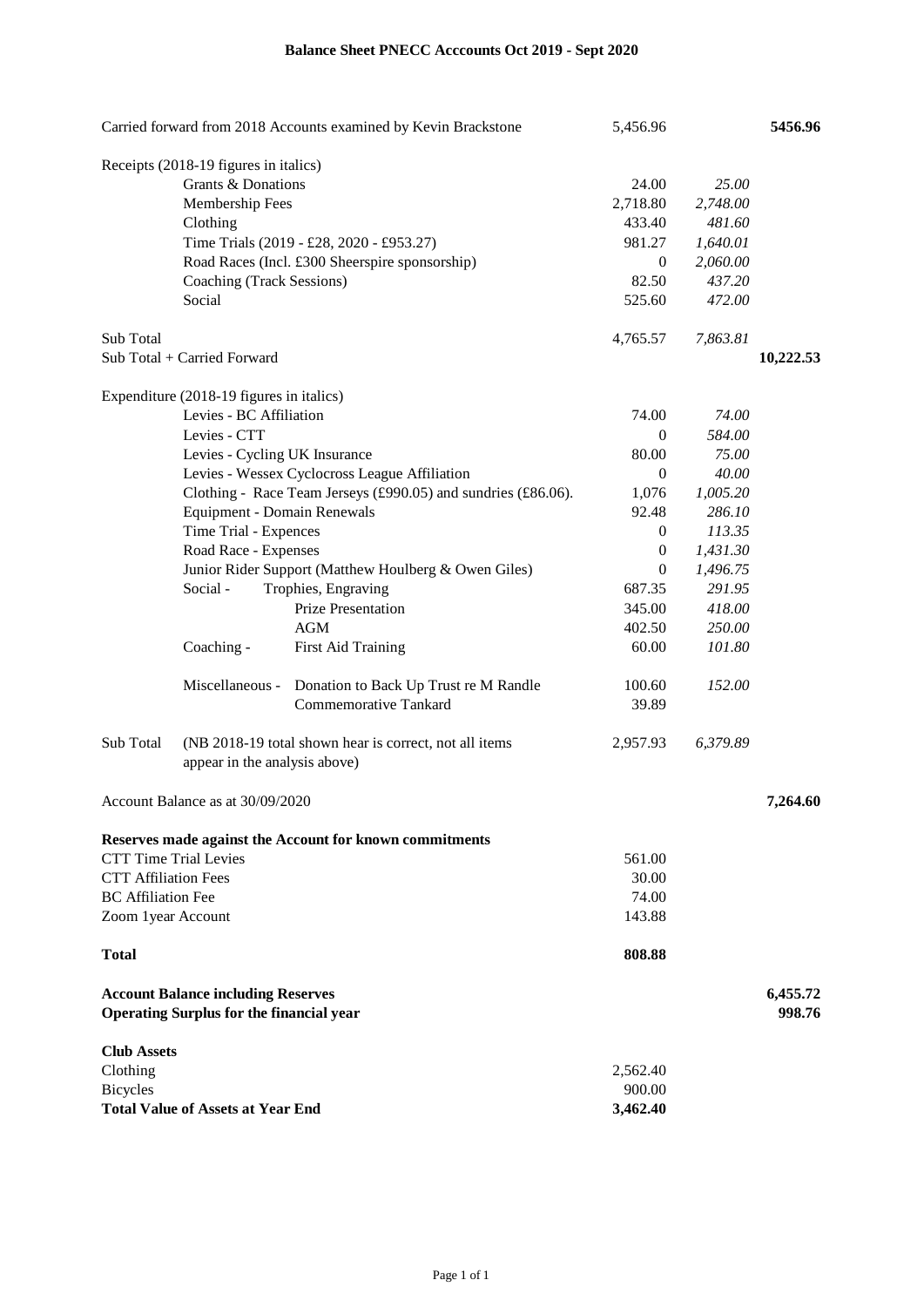## PNECC Agenda 20210125

17th January 2021

## **PORTSMOUTH NORTH END CYCLING CLUB**

## **AGENDA FOR THE 2020 ANNUAL GENERAL MEETING**

To be held at 7.30pm on 25<sup>th</sup> January 2021 online via Zoom.

1. Welcome by the Chairman and an explanation of the order of proceedings

| 2.             | Apologies for absence                      |  |                         |                          |  |
|----------------|--------------------------------------------|--|-------------------------|--------------------------|--|
| 3.             | Minutes of the 2019 Annual General Meeting |  |                         |                          |  |
|                | Matters arising.                           |  |                         |                          |  |
|                | Proposed                                   |  | $Seconded$              |                          |  |
| 4.             | <b>Chairman's Report</b>                   |  |                         |                          |  |
|                | Matters arising.                           |  |                         |                          |  |
|                | Proposed                                   |  |                         |                          |  |
| 5.             | <b>Secretary's Report</b>                  |  |                         |                          |  |
|                | Matters arising.                           |  |                         |                          |  |
|                | Proposed                                   |  | Seconded                |                          |  |
| 6.             | <b>Treasurer's Report</b>                  |  |                         |                          |  |
|                | Matters arising.                           |  |                         |                          |  |
|                | Proposed                                   |  | Seconded                |                          |  |
| 7 <sub>1</sub> | <b>Election of Officials</b>               |  | <b>Retiring Officer</b> | <b>Elected Officer</b>   |  |
|                | <b>Honorary President</b>                  |  | <b>Richard Evans</b>    | Nominee: Shelia Martin   |  |
|                | <b>Honorary Vice President</b>             |  | Sheila Martin           | Nominee: Harry Jackson   |  |
|                | <b>Executive Committee</b>                 |  |                         |                          |  |
|                | Chairman                                   |  | <b>Graham Coleman</b>   |                          |  |
|                | <b>Vice Chairman</b>                       |  | Harry Jackson           | Nominee: Peter MacLellan |  |
|                | <b>General Secretary</b>                   |  | <b>Paul Martin</b>      |                          |  |
|                | <b>Treasurer</b>                           |  | <b>Raymond Gregory</b>  |                          |  |
|                | <b>Membership Secretary</b>                |  | Graham Coleman          |                          |  |
|                | <b>Time Trial Secretary</b>                |  | Dave Knight             |                          |  |
|                | Road Secretary                             |  | Ken Houlberg            |                          |  |
|                | <b>Track Secretary</b>                     |  | <b>Alan Collins</b>     |                          |  |
|                | <b>Cyclo-Cross Secretary</b>               |  | Gordon Richardson       |                          |  |
|                | Social Secretary                           |  | <b>Alan Collins</b>     |                          |  |
|                | <b>Procurement Officer</b>                 |  | <b>Beth MacLellan</b>   |                          |  |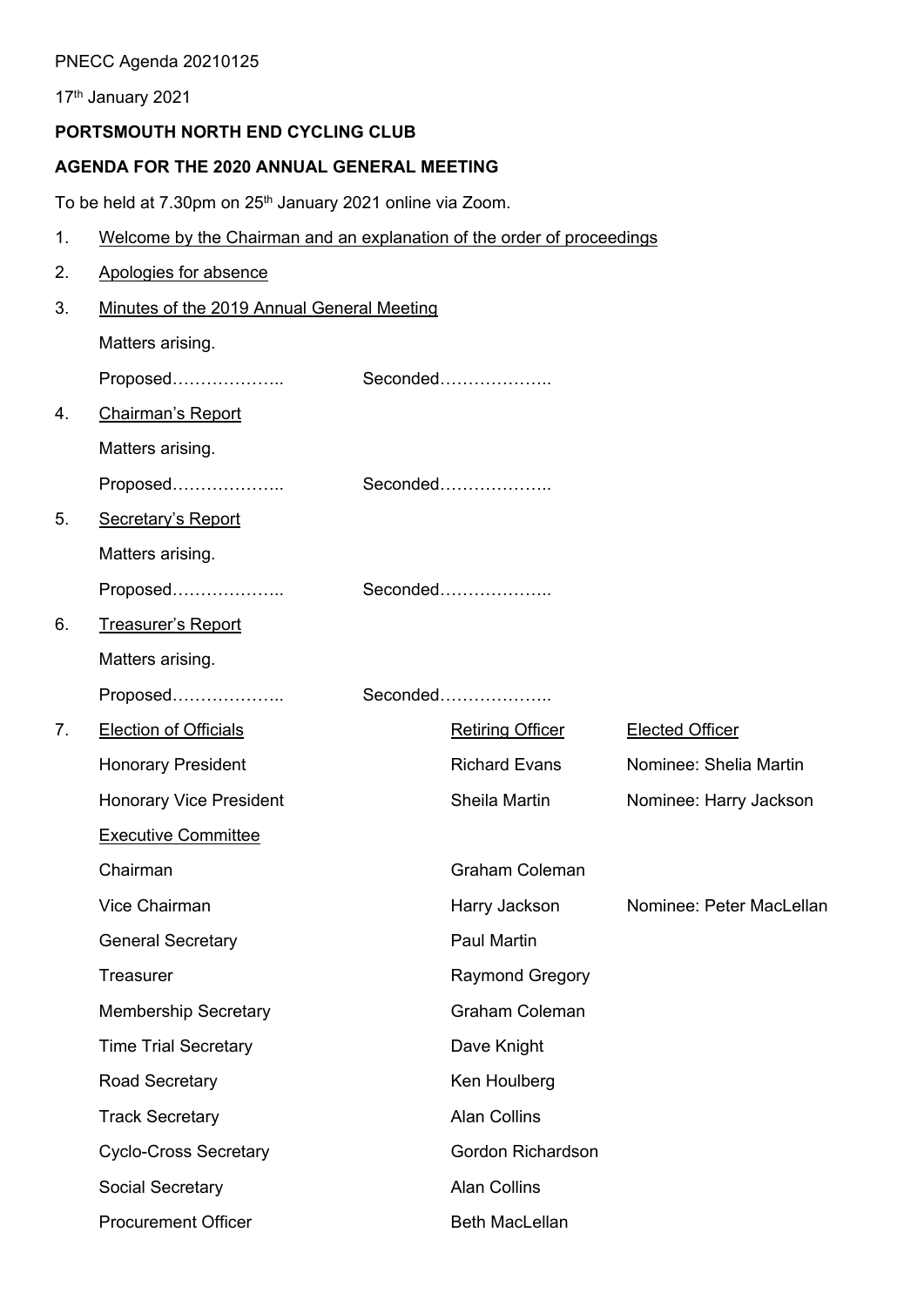#### PNECC Minutes 20200117

18th January 2020

## **PORTSMOUTH NORTH END CYCLING CLUB**

#### **MINUTES OF THE 2019 ANNUAL GENERAL MEETING**

Held at 7.00pm on 17<sup>th</sup> January 2020 at the Blue Lagoon, Hilsea, Portsmouth.

### 1. Apologies for absence

Apologies for absence were accepted. 35 members were present.

- 2. Minutes of the 2018 Annual General Meeting Carried unanimously.
- 3. Chairman's Report Carried unanimously.
- 4. Secretary's Report Carried unanimously.
- 5. Treasurer's Report Carried unanimously.

| 6. | <b>Election of Officials</b>           | <b>Retiring Officer</b> | <b>Elected Officer</b> |
|----|----------------------------------------|-------------------------|------------------------|
|    | <b>Honorary President</b>              | <b>Richard Evans</b>    | <b>Richard Evans</b>   |
|    | <b>Honorary Vice President</b>         | Sheila Martin           | <b>Sheila Martin</b>   |
|    | <b>Executive Committee</b>             |                         |                        |
|    | Chairman                               | <b>Graham Coleman</b>   | <b>Graham Coleman</b>  |
|    | Vice Chairman                          | Harry Jackson           | Harry Jackson          |
|    | <b>General Secretary</b>               | <b>Paul Martin</b>      | <b>Paul Martin</b>     |
|    | <b>Treasurer</b>                       | <b>Raymond Gregory</b>  | <b>Raymond Gregory</b> |
|    | <b>Membership Secretary</b>            | <b>Graham Coleman</b>   | <b>Graham Coleman</b>  |
|    | <b>Time Trial Secretary</b>            | Dave Knight             | Dave Knight            |
|    | <b>Road Secretary</b>                  | Ken Houlberg            | Ken Houlberg           |
|    | <b>Track Secretary</b>                 | <b>Alan Collins</b>     | <b>Alan Collins</b>    |
|    | <b>Cyclo-Cross Secretary</b>           | <b>Alan Collins</b>     | Gordon Richardson      |
|    | <b>Social Secretary</b>                | <b>Alan Collins</b>     | <b>Alan Collins</b>    |
|    | <b>Procurement Officer</b>             | <b>Tom Goodyer</b>      | Tom Goodyer            |
|    | Coaching and Youth Development Officer | Dave Gwilliam           | Dave Gwilliam          |
|    | <b>Funding Officer</b>                 | (vacant)                | (vacant)               |
|    | Media and Public Relations Officer     | <b>Connor Parsley</b>   | <b>Ben Allen</b>       |
|    | <b>Welfare Officer</b>                 | Dave Swaffer            | Dave Swaffer           |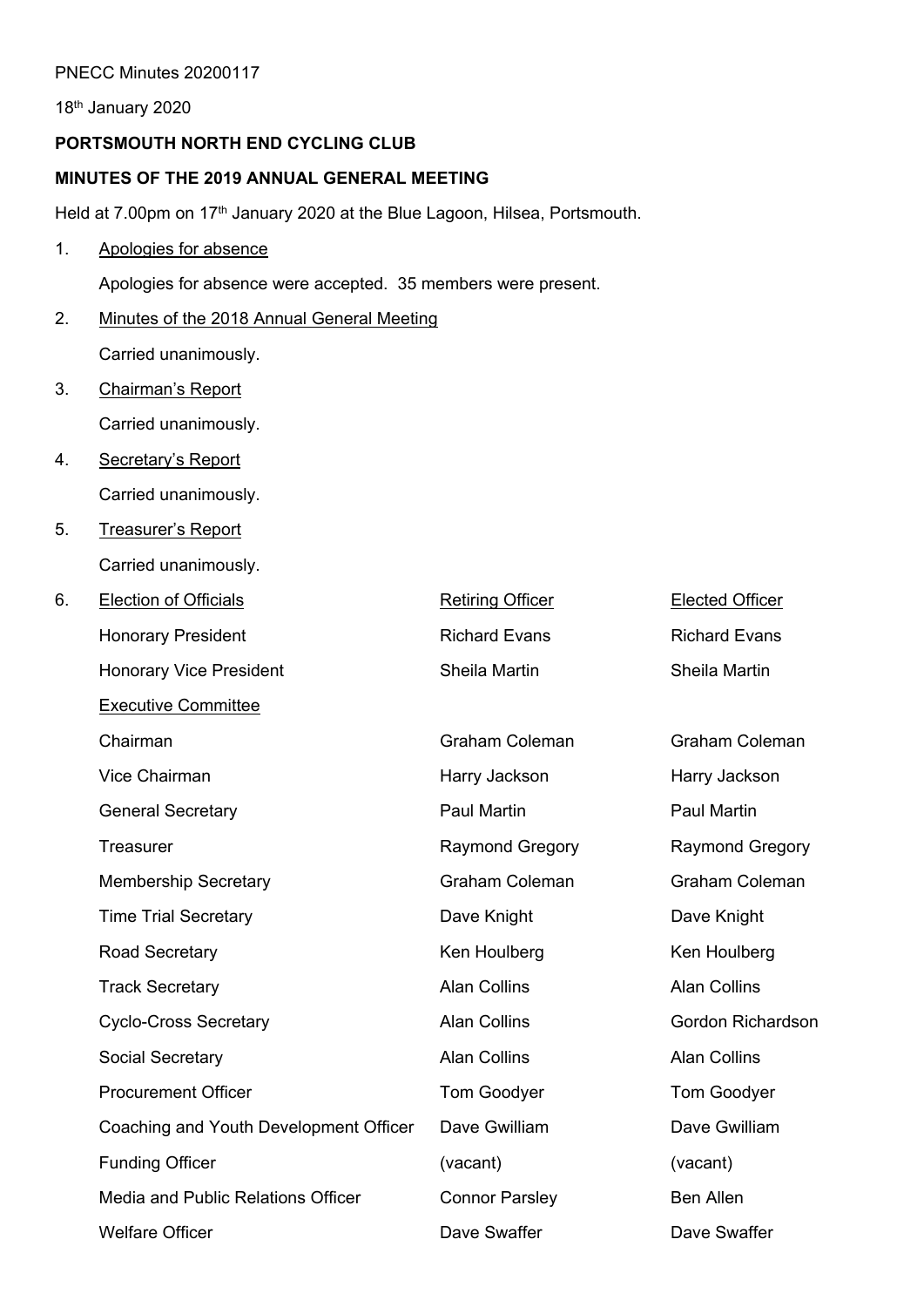| Club Captain                             | <b>Steve Went</b>                             | Peter MacLellan        |  |
|------------------------------------------|-----------------------------------------------|------------------------|--|
| <b>Ordinary Members' Representatives</b> | (vacant)                                      | (vacant)               |  |
|                                          | (vacant)                                      | (vacant)               |  |
|                                          |                                               |                        |  |
| <b>Non-Executive Officials</b>           |                                               |                        |  |
| Auditor                                  | (vacant)                                      | (will be co-opted)     |  |
| <b>Assistant Social Secretary</b>        | (vacant)                                      | (vacant)               |  |
| <b>Club Archivist</b>                    | Paul Martin                                   | <b>Paul Martin</b>     |  |
| <b>Assistant TT Secretary</b>            | Sheila Martin                                 | (vacant)               |  |
| <b>Timekeepers</b>                       | <b>Graham Coleman</b>                         | <b>Graham Coleman</b>  |  |
|                                          | <b>Paul Martin</b>                            | <b>Paul Martin</b>     |  |
|                                          | <b>Raymond Gregory</b>                        | <b>Raymond Gregory</b> |  |
| <b>Assistant Timekeepers</b>             | <b>Connor Parsley</b>                         | <b>Connor Parsley</b>  |  |
| Handicapper                              | (vacant)                                      | (vacant)               |  |
| <b>CTT Risk Assessor</b>                 | Paul Martin                                   | Paul Martin            |  |
| <b>Cycling Time Trials Delegates</b>     | To be nominated by the Time Trials Secretary  |                        |  |
| <b>BC Risk Assessor</b>                  | Dave Gwilliam                                 | Dave Gwilliam          |  |
| <b>BC Coaches</b>                        | Dave Gwilliam                                 | Dave Gwilliam          |  |
|                                          | <b>Paul Giles</b>                             | <b>Paul Giles</b>      |  |
|                                          | Gordon Richardson                             | Gordon Richardson      |  |
|                                          | Joanna Lovell                                 | Joanna Lovell          |  |
| <b>Assistant Welfare Officer</b>         | Angela Orme                                   | (vacant)               |  |
| <b>Go-Ride Contact</b>                   | <b>Graham Coleman</b>                         | <b>Graham Coleman</b>  |  |
| <b>British Cycling Delegates</b>         | To be nominated by the Road & Track Secretary |                        |  |

7. Proposals

None.

8. Any other business

a. Membership 'grace' period

It was agreed unanimously that the 'grace' period during which members may renew their subscriptions be shortened from three months to two months and that the Club's rules be amended accordingly.

The Annual General Meeting concluded at 9.00pm.

| Minutes submitted by: | Paul Martin (General Secretary) |  |
|-----------------------|---------------------------------|--|
|                       |                                 |  |

Approved by: Graham Coleman (Chairman) [11] [12] [13] Approved by: www.crain.com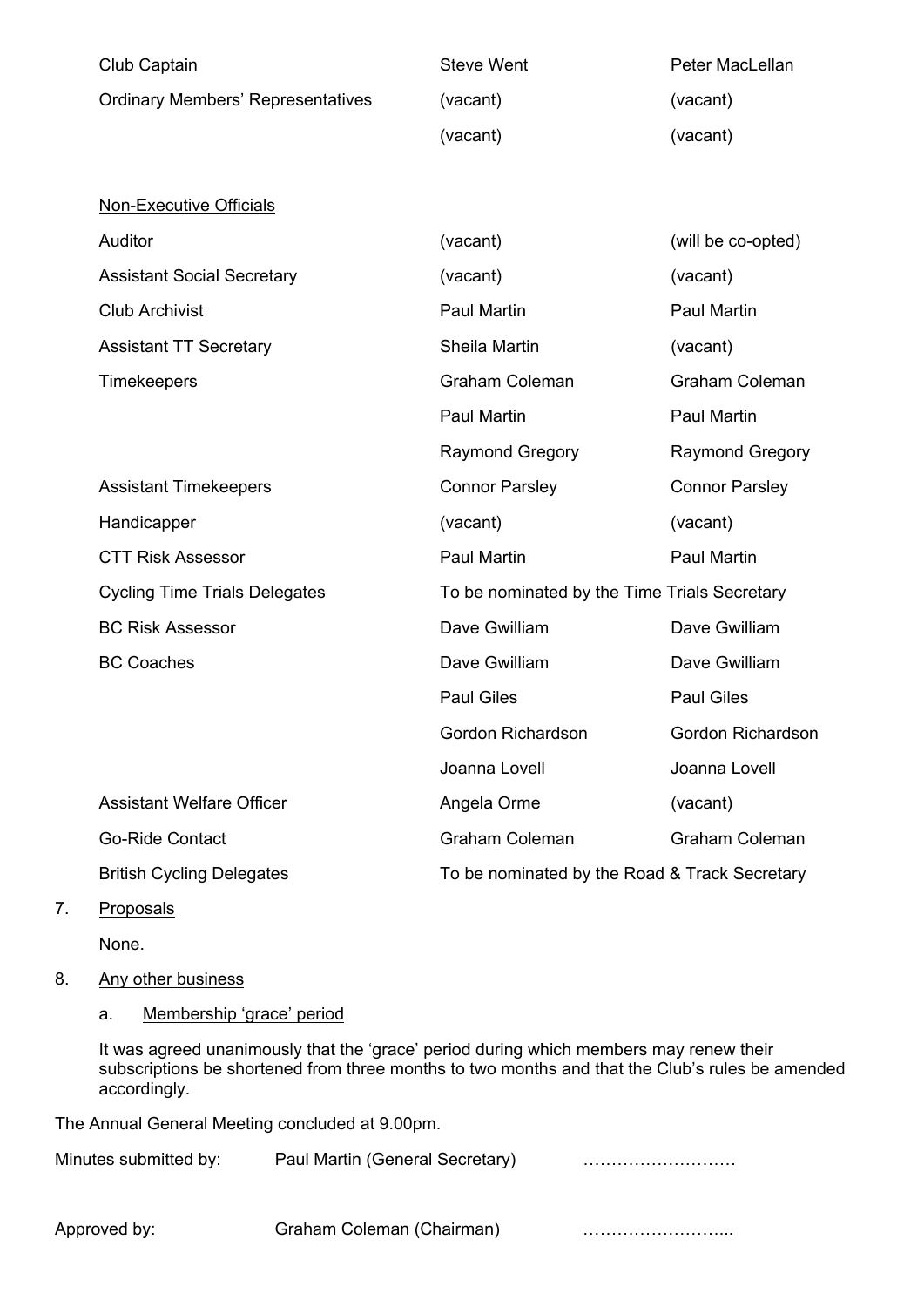| Coaching and Youth Development Officer   | Dave Gwilliam                                  |                        |  |  |
|------------------------------------------|------------------------------------------------|------------------------|--|--|
| <b>Funding Officer</b>                   | (vacant)                                       |                        |  |  |
| Media and Public Relations Officer       | <b>Ben Allen</b>                               |                        |  |  |
| <b>Welfare Officer</b>                   | Dave Swaffer                                   |                        |  |  |
| Club Captain                             | Peter MacLellan                                |                        |  |  |
| <b>Ordinary Members' Representatives</b> | (vacant)                                       | Nominee: Simon Littler |  |  |
|                                          | (vacant)                                       |                        |  |  |
| <b>Non-Executive Officials</b>           |                                                |                        |  |  |
| <b>Examiner of Accounts</b>              | (co-opted)                                     |                        |  |  |
| <b>Assistant Social Secretary</b>        | (post vacant)                                  |                        |  |  |
| <b>Club Archivist</b>                    | <b>Paul Martin</b>                             |                        |  |  |
| <b>Assistant TT Secretary</b>            | Sheila Martin                                  |                        |  |  |
| <b>Timekeepers</b>                       | <b>Graham Coleman</b>                          |                        |  |  |
|                                          | <b>Paul Martin</b>                             |                        |  |  |
|                                          | <b>Raymond Gregory</b>                         |                        |  |  |
| <b>Assistant Timekeeper</b>              | <b>Connor Parsley</b>                          |                        |  |  |
| Handicapper                              | (vacant)                                       |                        |  |  |
| <b>CTT Risk Assessor</b>                 | <b>Paul Martin</b>                             |                        |  |  |
| <b>Cycling Time Trials Delegates</b>     | (to be nominated by the Time Trials Secretary) |                        |  |  |
| <b>BC Risk Assessor</b>                  | Dave Gwilliam                                  |                        |  |  |
| <b>BC Coaches</b>                        | Dave Gwilliam                                  |                        |  |  |
|                                          | <b>Gordon Richardson</b>                       |                        |  |  |
|                                          | <b>Paul Giles</b>                              |                        |  |  |
|                                          | Joanna Lovell                                  |                        |  |  |
| <b>Assistant Welfare Officer</b>         | (vacant)                                       |                        |  |  |
| <b>Go-Ride Contact</b>                   | <b>Graham Coleman</b>                          |                        |  |  |
| <b>British Cycling Delegates</b>         | (to be nominated by the Road Secretary)        |                        |  |  |

8. Proposals

#### a. To rename the Procurement Officer post

That the post of Procurement Officer be renamed 'Club Kit Officer' to better reflect its purpose and that the Club's Constitution be amended accordingly.

Proposer: Beth MacLellan

9. Any other business

(Additional proposals from the floor will be allowed at the discretion of the Chairman.)